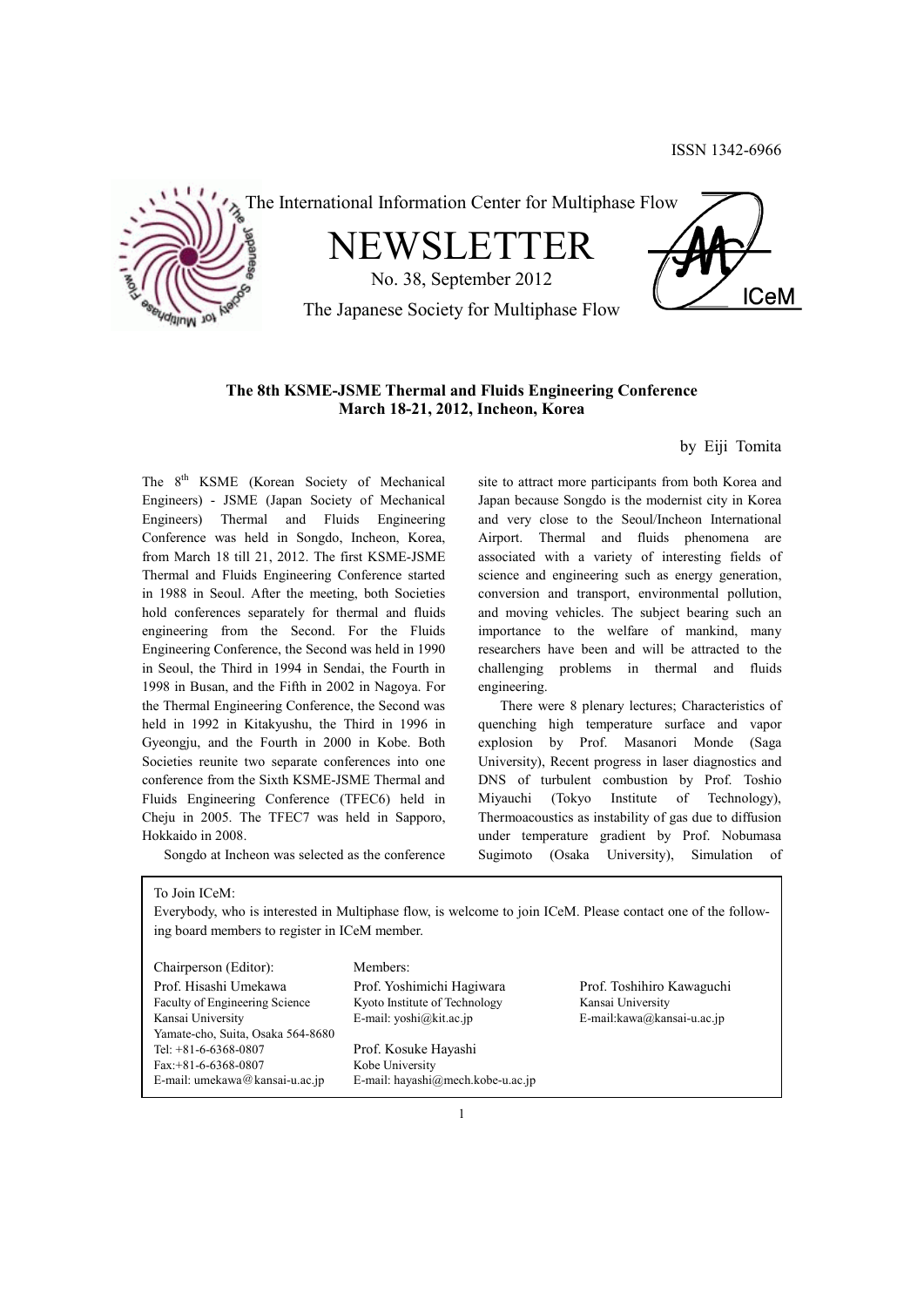thermophysical flows by Prof. Satoru Yamamoto (Tohoku University), Technical issues of vaccum insulation panels by Prof. Tae Ho Song (KAIST), Thermal control of growth of nanoparticles and their assembly by Prof. Mansoo Choi (SNU), Particle separation by optical forces by Prof. Sung Hyung Jin (KAIST), and Biofluid flow phenomena as the secrets of nature by Prof. Sang Joon Lee (POSTECH).

 The number of the paper was 152 in 15 Forum Session for specific topics and 308 in General Session. In total, there were 468 papers and 218 from Japanese side. The number of participants was 626, which was almost the same as in  $6<sup>th</sup>$  and  $7<sup>th</sup>$  TEFC. From Japan, 295 persons attended the conference as well as 308 persons from Korea. And 23 persons gathered from other 11 countries. Furthermore, 301 students joined this conference. That is to say, about a half of the participants was students. This conference is very suitable to the students who have presentation for the first time because almost all the participants are not native speakers and do not speak fluent and fast



 The second toast by Prof. Toshio Miyauchi, Banquet in a ballroom with many participants Tokyo Institute of Technology, in Banquet

English. The second reason is cheaper travel fee. Korea is very close to Japan. The third is short presentation time because the speaker had 15 minutes in total including 5 minutes discussion. But, I think this presentation time is too short to discuss deeply.

 In this conference, the committee decided that copyright does not belong to the Society but to the authors. The authors can submit their papers to some journals that the authors like without any limitations. This will be a new trend for future conferences.

 Finally, I appreciate much effort of preparing and organizing this conference by Korean organizing committee members, in particular, Prof. Nae-Hyun Kim, chair of this conference and Prof. Yong Tae Kang, secretary general in Korean side and Prof. Yutaka Tabe, secretary general in Japanese side.

Prof. Eiji Tomita Chair in Japanese side Okayama University, Japan



# **Japan-U.S. Seminar on Two-Phase Flow Dynamics 2012 June 7-12, 2012, Tokyo, Japan**

by Tomoji Takamasa

Japan-U.S. Seminar on Two-Phase Flow Dynamics 2012 was held at Tokyo University of Marine Science and Technology, Tokyo, Japan from June 7 to 12.

 Series of Japan-U.S. Seminar on Two-Phase Flow Dynamics had been held every four years. Since the first seminar was held in Kansai, Japan - 1979, these seminars have alternated between Japan and the U.S. Subsequent seminars have been held at Lake Placid, New York – 1984; Ohtsu, Japan – 1988; Berkeley, California – 1992; Fukuoka, Japan – 1996; Santa Barbara, California – 2000; Moriyama, Japan – 2004; and Santa Monica, California – 2008. The results of all the previous Japan-U.S. seminars had been disseminated to the world technical community.

 The present seminar was the ninth in the series of the Japan-U.S. Seminar on Two-Phase Flow Dynam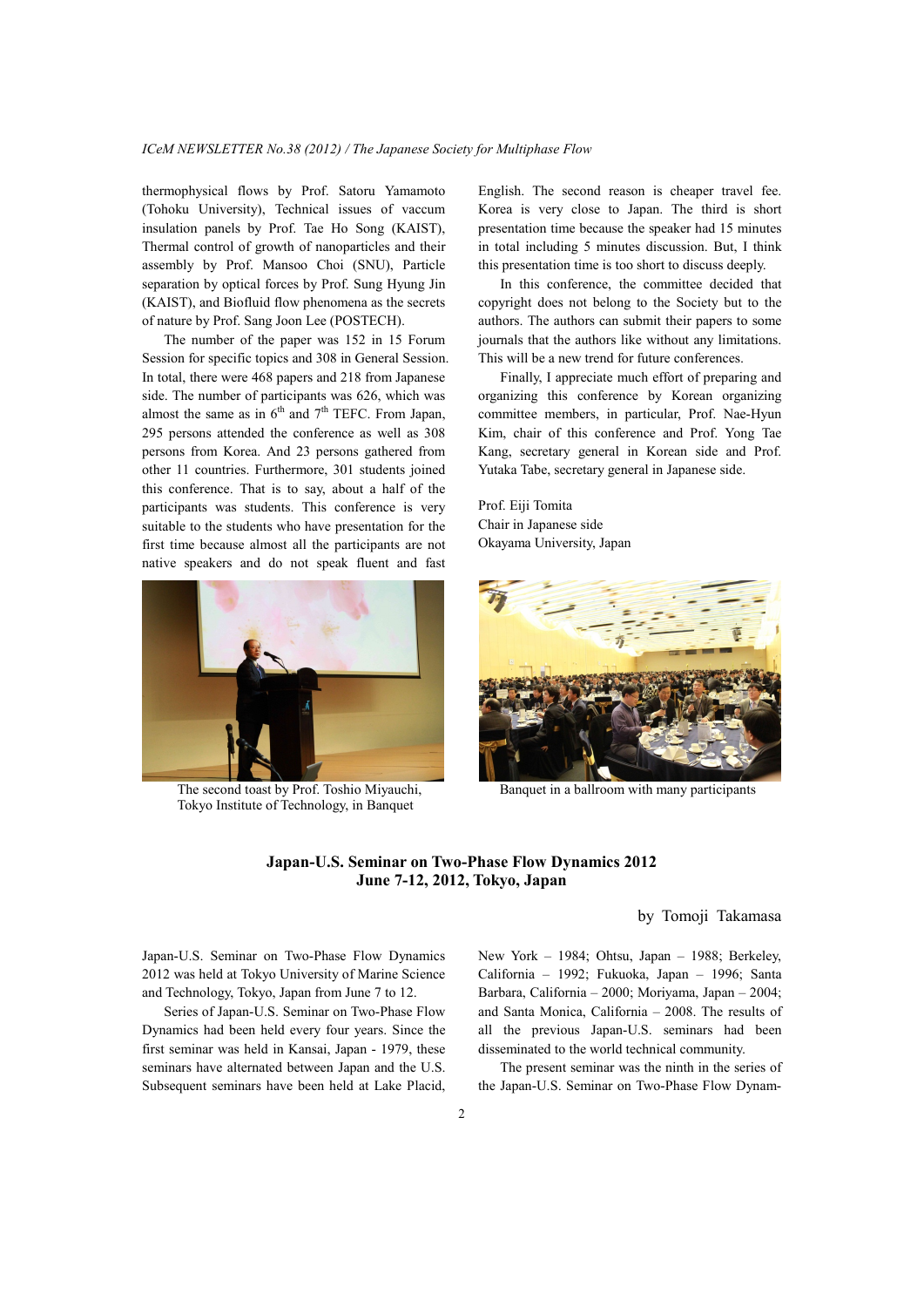ics, co-sponsored by Faculty of Marine Technology, Tokyo University of Marine Science and Technology, and by US National Science Foundation. In this Seminar, the co-chairmen were Prof. Tomoji Takamasa (Tokyo University of Marine Science and Technology, Japan) and Prof. Masahiro Kawaji (The City University of New York, USA). The advisory board members, Prof. Yutaka Abe (University of Tsukuba, Japan), Prof. Sanjoy Banerjee (The City University of New York, USA), Prof. Yassin A. Hassan (Texas A&M University, USA), Prof. Takashi Hibiki, (Purdue University, USA), Prof. Koichi Hishida (Keio University, Japan), Prof. Mamoru Ishii (Purdue University, USA), Prof. Kaichiro Mishima (Institute of Nuclear Safety System, Japan), Prof. Akio Okayasu (Tokyo University of Marine Science and Technology, Japan), Prof. Akimi Serizawa (Professor Emeritus, Kyoto University, Japan), Prof. Akio Tomiyama (Kobe University, Japan), Prof. Karen Vierow (Texas A&M University, USA) had supported the seminar very actively. The local supporting staffs, Prof. Tatsuya Hazuku (Tokyo University of Marine Science and Technology), Prof. Shigeo Hosokawa (Kobe University), Prof. Hiroshige Kikura (Tokyo Institute of Technology), Prof. Tomio Okawa (The University of Electro-Communications), and Prof. Akira Sou (Kobe University) conducted several cooperative works, such as review process and session programming.

 The key objective of the seminar was to provide an opportunity for the attendees to carry out in-depth discussion on the state of the art of the field, current challenges, and the next directions for research in the important and pervasive two-phase flow phenomena in the same manner as the previous seminar. Collectively, the research pursued by the seminar participants had the potential to: improve instrumentation methods, develop reliable constitutive relations, and obtain a better understanding of detailed two-phase flow phenomena.

The major objectives of the seminar were to:

- 1) develop general directions for research;
- 2) focus future research with regard to the recent significant developments in instrumentation technology;
- 3) discuss best approaches for the fully three-dimensional two-phase flow model.

The participation in the seminar was by invitation only. In extending invitations, emphasis was placed on diversity and inclusion of younger researchers.

 In the present seminar, 19 technical papers and following six keynote lectures were presented.

- 1) Pattern Dynamics Approach to Two-Phase Flow Dynamics -In Memory of Professor Seikan Ishigai, the Founder of the First Japan-U.S. Seminar on Two-Phase Flow Dynamics, M. Ozawa (Kansai Univ)
- 2) Effect of Gravity on Flow Characteristics in Bubbly Flow, T. Hazuku (Tokyo Univ Marine S. and T.),
- 3) Assessment of the Upwind First Order Scheme Applied to the One-Dimensional Two-Fluid Model in the Context of the Kelvin-Helmholtz Instability, M. L. Bertodano (Purdue Univ)
- 4) Broad Destruction of Density Stratification Using a Single Bubble Plume, Y. Murai (Hokkaido Univ)
- 5) Results of Recent Nucleate Pool Boiling Experiments on the International Space Station, V. K. Dhir (UCLA)
- 6) Full Eulerian Methods for Fluid-Structure/Membrane Interaction Problems, K. Sugiyama (The Univ of Tokyo)

 On the 5th day of the seminar, the topical session "Special Seminar on Two-Phase Flow and Heat Transfer Research Post Fukushima Accident" was conducted co-organized by Prof. K. Okamoto (The University of Tokyo), Prof. A. Yamaguchi (Osaka University), and Prof. M. Kawaji. The panel lectures with the panelists including Prof. Michael Corradini (University of Wisconsin), Dr. Masanori Naito (Institute of Applied Energy), Dr. Hideo Nakamura (Japan Atomic Energy Agency), Prof. Gretar Tryggvason (Worcester Polytechnic Institute), and Mr. Yasunori Yamanaka (Tokyo Electric Power Company), and following discussions addressed lessons learned from the Fukushima Accident, issues and future directions of thermal hydraulic research in nuclear engineering.

 There were 75 registrants attending Japan-U.S. Seminar on Two-Phase Flow Dynamics 2012, of which approximately 20 were students. The interactions amongst researchers from the two countries led to development of co-operative research programs beneficial to the advancement of the field and to pooling of intellectual resources of the two countries in charting the direction of the next research.

 By bringing together well established and younger researchers from the two countries in the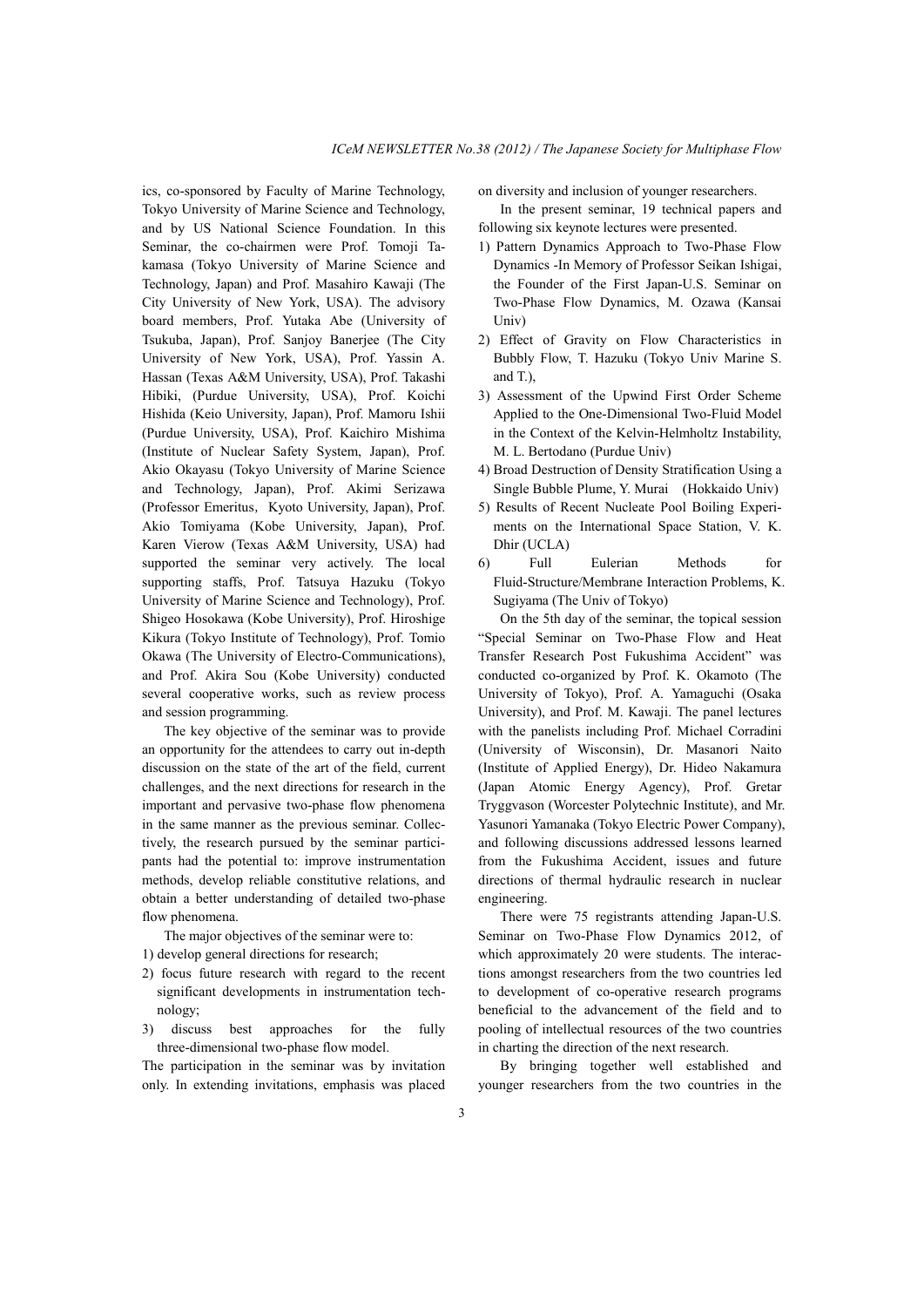area of two-phase flow and heat transfer, this seminar will contribute greatly to the sustained rapid progress in two-phase flow dynamics during the coming decade.

 The next seminar will be held at Purdue University, Indiana, USA, in 2016 co-chaired by Prof. Martin Lopez-De-Bertodano and Prof. Yutaka Abe.

Prof. Tomoji Takamasa Tokyo University of Marine Science and Technology E-mail: Takamasa@kaiyodai.ac.jp



# **Future Meetings**

Following list includes Conference Name, Place, Date and Contact.

## **6th European-Japanese Two-Phase Flow Group Meeting**

Kumamoto, Japan, September 23 - 28, 2012 Chair: Prof. Michio Sadatomi Dept. of Mechanical System Engineering Kumamoto University E-mail: sadatomi@mech.kumamoto-u.ac.jp Co-chair: Prof. Akio tomiyama, Kobe University, Japan Dr. Gian Piero Celata, ENEA, Italy Prof. Iztok Zun, University of Ljubljana, Slovenia Prof. Paolo di Marco, University of Pisa, Italy Secretary: Prof. Akimaro Kawahara, Kumamoto University, Japan akimaro@mech.kumamoto-u.ac.jp http://www.mech.kumamoto-u.ac.jp/ejtpg12/

#### **7th International Symposium on Turbulence, Heat and Mass Transfer**

Palermo, Italy, September 24 - 27, 2012 Chair: Prof. Kemal Hanjalic Organizing Secretary: Domenico Borello, Ph.D. E-mail: thmt12@thmt-12.org http://www.thmt-12.org/

#### **2012 AIChE Annual Meeting**

Pittsburgh, USA, Octorber 28 - Nobemver 2, 2012 Annual Meeting Program Chair: Lorenz T. Biegler Department of Chemical Engineering Carnegie Mellon University Tel/Fax: 412-268-2232/412-268-7139 E-mail: 2012Annual@aiche.org http://www.aiche.org/conferences/aiche-annual-meeti ng/2012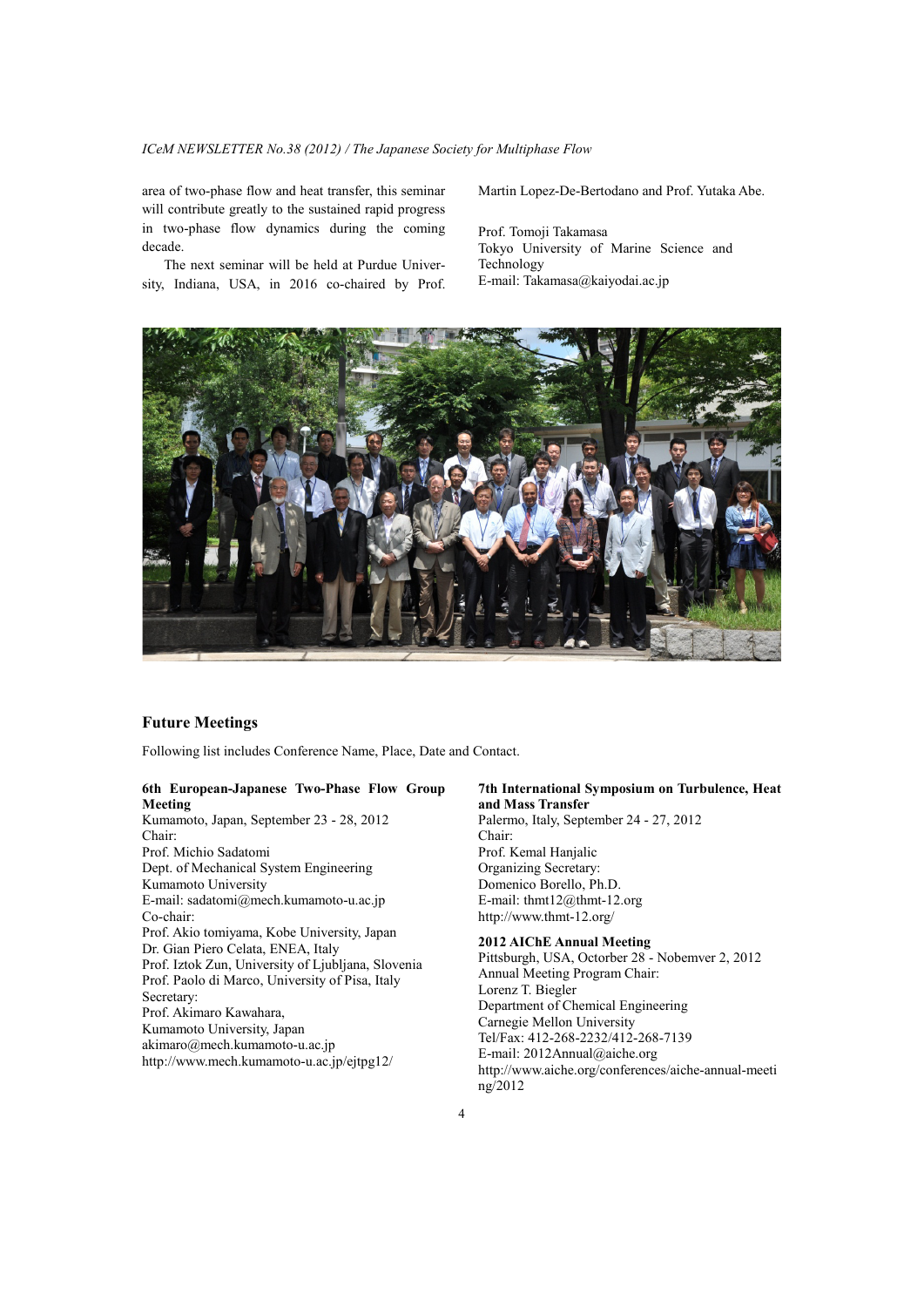# **ASME 2012 International Mechanical Engineering Congress & Exposition**

Houston, Texas, November 9 - 15, 2012 2012 Congress Steering Committee Chair Pradeep Lall Auburn University E-mail: lall@eng.auburn.edu http://www.asmeconferences.org/Congress2012/

## **2012 ANS Winter Meeting and Nuclear Technology Expo**

San Diego, CA, USA, November 11 - 15, 2012 Honorary Chair: Salomon Levy (Owner, Levy & Associates) General Chair: Per Peterson(University of California, Berkeley) Program Chair: Xiaodong Sun (The Ohio State University) Assistant Program Chairs: Sacit M. Cetiner (Oak Ridge National Laboratory) Sedat Goluoglu (University of Florida) http://www.new.ans.org/meetings/c\_1

## **Third International Forum on Heat Transfer (IFHT2012)**

Nagasaki, Japan, November 13 - 15, 2012 Organizing Committee, Chair: Prof. Y. Takata (Kyushu University, Japan) Executive Committee, Chair: Prof. K. Miyazaki (Kyushu Inst. of Tech., Japan) http://www.ifht2012.com/

#### **ISTP-23: International Symposium on Transport Phenomena**

New Zealand, November 19 - 22, 2012 Chair: Prof. Masaru Ishizuka Toyama Prefectural University, Japan Contact: Petteena McOnie Conference Management The University of Auckland Tel: +64 9 923 9695 E-mail:istp23@auckland.ac.nz http://www.istp23.com/

#### **American Physical Society 65th Annual Fall DFD Meeting**

San Diego, California, November 18 - November 20, 2012 Contact: Harriet Kounaves and Francesco Carusi E-mail: planmeetconsult@gmail.com http://apsdfd2012.ucsd.edu/

# **8th Japan-Korea Symposium on Nuclear Thermal Hydraulics and Safety (NTHAS8)**

Beppu, Oita, Japan, December 9 - 12, 2012 Honorary Chairs Hisashi Ninokata (TITech), Hee-Cheon No (KAIST) General Chairs Masaya Ohtsuka (Hitachi) Moo-Hwan Kim (POSTECH) Contact: Technical Program Committee Prof. Akira Yamaguchi, Osaka Univ. tpc@nthas8.org Local Organization Committee Prof. Koji Morita, Kyushu Univ. info@nthas8.org Student Seminar Dr. Hidemasa Yamano, JAEA seminar@nthas8.org http://www.nthas8.org/

#### **European Nuclear Conference (ENC 2012)**

Manchester, United Kingdom, December 9 -12 2012 Chairman: Frank Deconinck, SCK-CEN, Belgium Co-Chair: Norman Harrison, Babcock, UK http://www.euronuclear.org/events/enc/enc2012/

## **Ninth International Conference on Computational Fluid Dynamics in the Minerals and Process Industries (CFD2012)**

Melbourne, Australia, December 10 - 12, 2012 Chair: Dr. Peter Witt (CSIRO) Contact: Ali Green, Conference Secretary CSIRO Mathematics, Informatics and Statistics Tel/Fax: +61 3 9545 8098/+61 3 9544 1128 E-mail: cfd@minerals.csiro.au http://www.cfd.com.au/cfdconf/

#### --------------- 2013 ---------------

# **15th International Topical Meeting on Nuclear Reactor Thermal Hydraulics (NURETH-15)**

Pisa, Italy, May 12 - 16, 2013 Conference Chairs: F. D'Auria (UNIPI, Italy) Y. Hassan (Texas A&M, USA), Co-Chair J. H. Kim (KAIST/EPRI, USA), Co-Chair Contact: Alessandro Petruzzi a.petruzzi@ing.unipi.it Martina Adorni m.adorni@ing.unipi.it http://www.nureth15.org/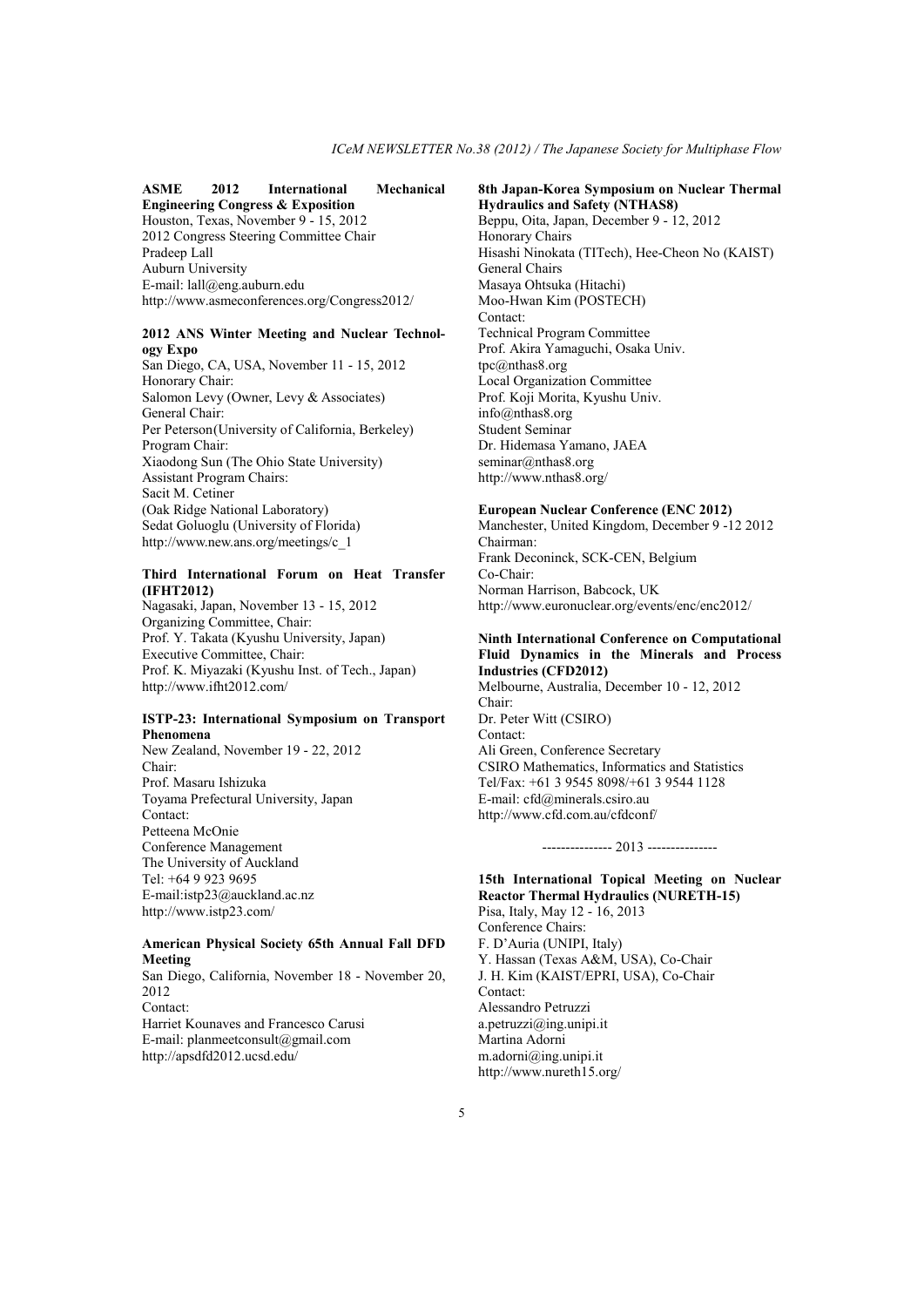#### **7th International Symposium on Radiative Transfer (RAD-13)**

Cesme, Izmir, Turkey, June 2 - 8, 2013 Correspondence: Prof. Brent W. Webb (Conference Co-Chair) Brigham Young University Tel/Fax: +01 801-422-6543/+01 801-422-0688 E-mail: webb@byu.edu Dr. Denis Lemonnier (Conference Co-Chair) Tel/Fax: +33 5 4949 81 16/+33 5 49 49 81 01 E-mail: denis.lemonnier@let.ensma.fr Prof. Faruk Arinç (ICHMT Secretary-General) Mechanical Engineering Department Middle East Technical University Tel/Fax: +90 312-210-5214/+90 312-210-1429 E-mail: farinc@ichmt.org http://www.ichmt.org/rad-13/

# **International Conference on Multiphase Flow 2013 (ICMF2013)**

Jeju, Korea, May 26 - 31, 2013 Chair: Prof. Moo Hwan Kim, POSTECH Secretariat: Tel/Fax: +82-2-6711-4762/+82-2-325-2095 E-mail: secretariat@icmf2013.org 3rd Fl. Euihak Bidg., 448-13 Seogyo-dong, Mapo-gu, Seoul, 121-841 Korea Postech: Pohang University of Science and Technology Tel/Fax: +82-54-279-9951~3/+82-54-279-9559 Division of Advanced Nuclear Engineering San 31 Hyoja-Dong, Nam-gu, Pohang, Gyeongbuk, 790-784 Korea http://www.icmf2013.org/

## **2013 ANS Annual Meeting**

Atlanta, USA, June 16 - 20, 2013 General Chair: Stephen Kuczynski (CEO, Southern Nuclear Co.) Program Chair: Sedat Goluoglu (University of Florida) Assistant Program Chairs: Jeff Brault (Engineer, Shaw Group) Mark D. DeHart (Distinguished R&D Staff, Idaho National Laboratory) http://www.new.ans.org/meetings/c\_1

# **8th World Conference on Experimental Heat Transfer, Fluid Mechanics and Thermodynamics (ExHFT8)**

Lisbon, Portugal, June 24 - 27, 2013 President: Prof. N. Kasagi (Japan) Vice-president Prof. G.P. Celata (Italy)

Contact: Instituto Superior Tecnico Rita Maia E-mail: ritamaia@ist.utl.pt Tel: +351 21 841 7186 Fax: +351 21 847 5545 http://www.exhft8.org/

# **7th International Conference on Computational and Experimental Methods in Multiphase and Complex Flow (Multipahse flow 2013)**

A Coruña, Spain, July 3 - 5, 2013 Conference Chairmen C. A. Brebbia Wessex Institute of Technology, UK P. Vorobieff University of New Mexico, USA Contact: Wessex Institute of Technology Tel/Fax: 44(0) 23 80293223/44(0) 23 80292853 http://www.wessex.ac.uk/13-conferences/multiphase $flow-2013.html$ 

## **21st International Conference on Nuclear Engineering (ICONE-21)**

Chengdu, China, July 29 - August 2, 2013 CHINSES NUCLEAR SOCIETY P. O. Box 2125, Beijing 100822, China Address: Sanlihe Nansanxiang No.1, Xicheng District, Beijing, China Tel, Fax: 86-10-68555584/59, 86-10-68527188 E-mail: icone21@ns.org.cn http://www.icone21.org/

## **8th International Symposium on Turbulence and Shear Flow Phenomena**

Poitiers, France, August 28 - 30, 2013 Organizing committee: A. V. Johansson, KTH, Sweden (Chair) R. Friedrich, Technische Universität München, Germany A. J. Smits, Princeton University, USA H. J. Sung, KAIST, Korea S. Tavoularis, University of Ottawa, Canada J.-P. Bonnet, CNRS, University of Poitiers, ENSMA, France http://tsfp8.pprime.fr/

#### **International Conference on Power Engineering-2013 (ICOPE-2013)**

Wuhan, China, October 23-27, 2013 Chair: Prof. Shuhong Huang (CSPE) Huazhong University of Science and Technology Co-Chair: Dr. Jun Inumaru (JSME)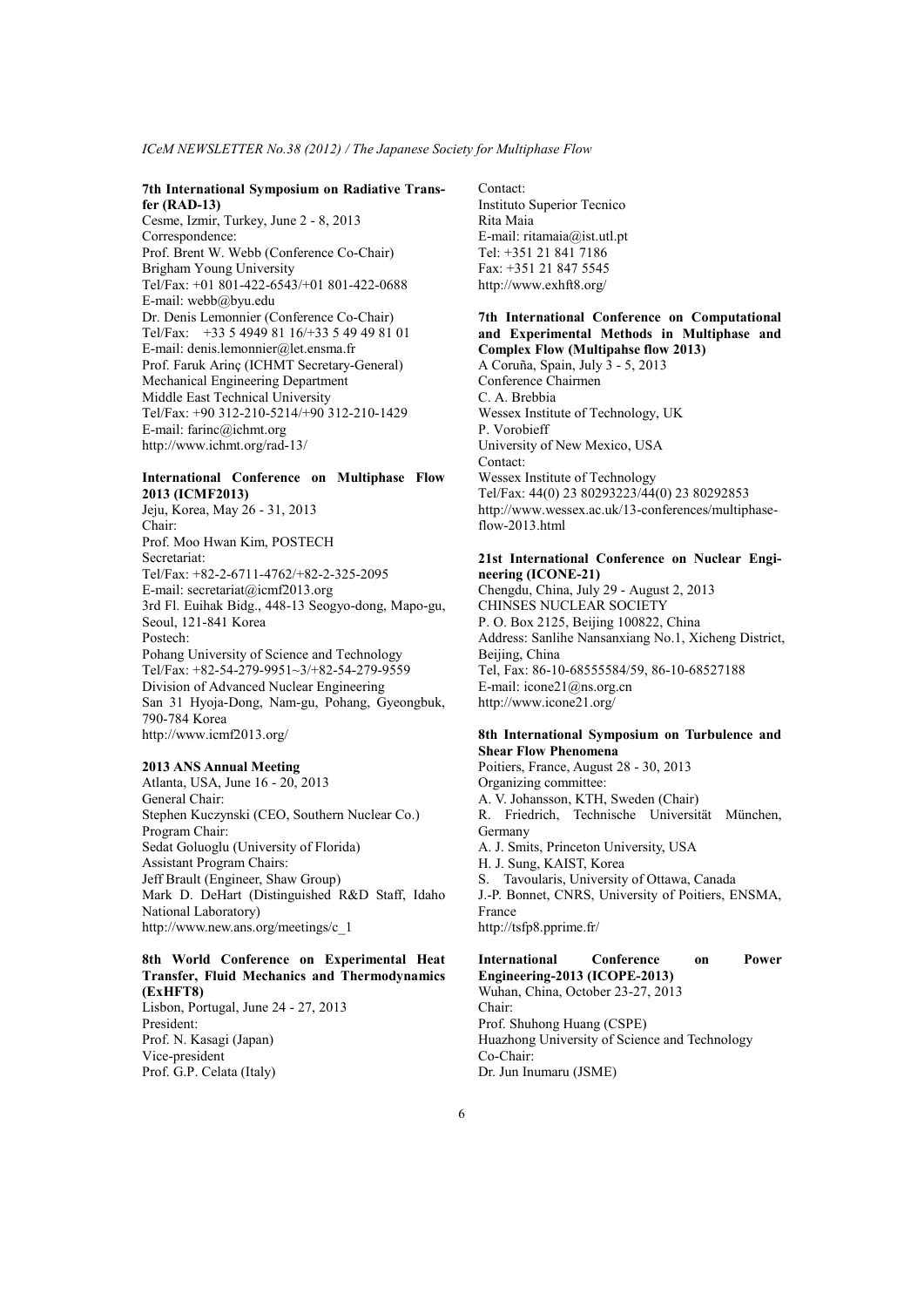Mr. George Saxon (ASME) Contact: Prof. Xiaobing Luo Tel/Fax: 86-27-87542618-612/86-27-87540724 E-mail: icope2013@126.com http://www.icope-2013.org/

#### **2013 ANS Winter Meeting and Nuclear Technology Expo**

Washington DC, USA, November 10 - 14, 2013 General Chair: James Rogers (Chairman, President and CEO, Duke Energy) Program Chair: Linda Hansen (Argonne National Laboratory) http://www.new.ans.org/meetings/c\_1

# **The 12th International Symposium on Fluid Control, Measurement and Visualization (FLUCOME 2013)**

Nara, Japan, Novemeber 18 - 22, 2013

--------------- 2014 ---------------

**The 16th International Symposium on Flow Visualization (ISFV16)**  Okinawa, Japan, June 24 - 28, 2014

#### **2014 ANS Annual Meeting**

Reno, NV, June 15 - 19, 2014 Grand Sierra Resort http://www.new.ans.org/meetings/c\_1

## **15th International Heat Transfer Conference (IHTC-15)**

Kyoto, Japan, August 10 - 16, 2014 Organizing Committee N. Kasagi, Chairman, Japan Sci. & Tech. Agency H. Yoshida, Vice Chairman, Kyoto University S. Maruyama, Vice Chairman, Tohoku University http://te.kuaero.kyoto-u.ac.jp/ihtc15/

# **2014 ANS Winter Meeting and Nuclear Technology Expo**

Anaheim, CA, November 9 - 13, 2014 Disney Resort & Hotel http://www.new.ans.org/meetings/c\_1

# President H. Akimoto (JAEA) Vice Presidents K. Hishida (Keio University) K. Michioku (Kobe University) Y. Koizumi (Shinshu University) Chair of Informatics Division H. Umekawa (Kansai University) Chair of Planning Division A. Kawahara (Kumamoto University)

**Executive Division of The Japanese Society for Multiphase Flow (2012)** 

Chair of International Intercourse Division T. Okawa (Osaka University)

Chair of General Affairs Division M. Kureta (JAEA)

Executive Office of JSMF: Gakujyutu Shuppan Insatu Co. 2-14-9 Kasugadenaka, Konohana-ku, Osaka, 554-0022, JAPAN Tel : +81-6-6466-1588 Fax : +81-6-6463-2522 E-mail : office@jsmf.gr.jp WWW homepage : http://www.jsmf.gr.jp/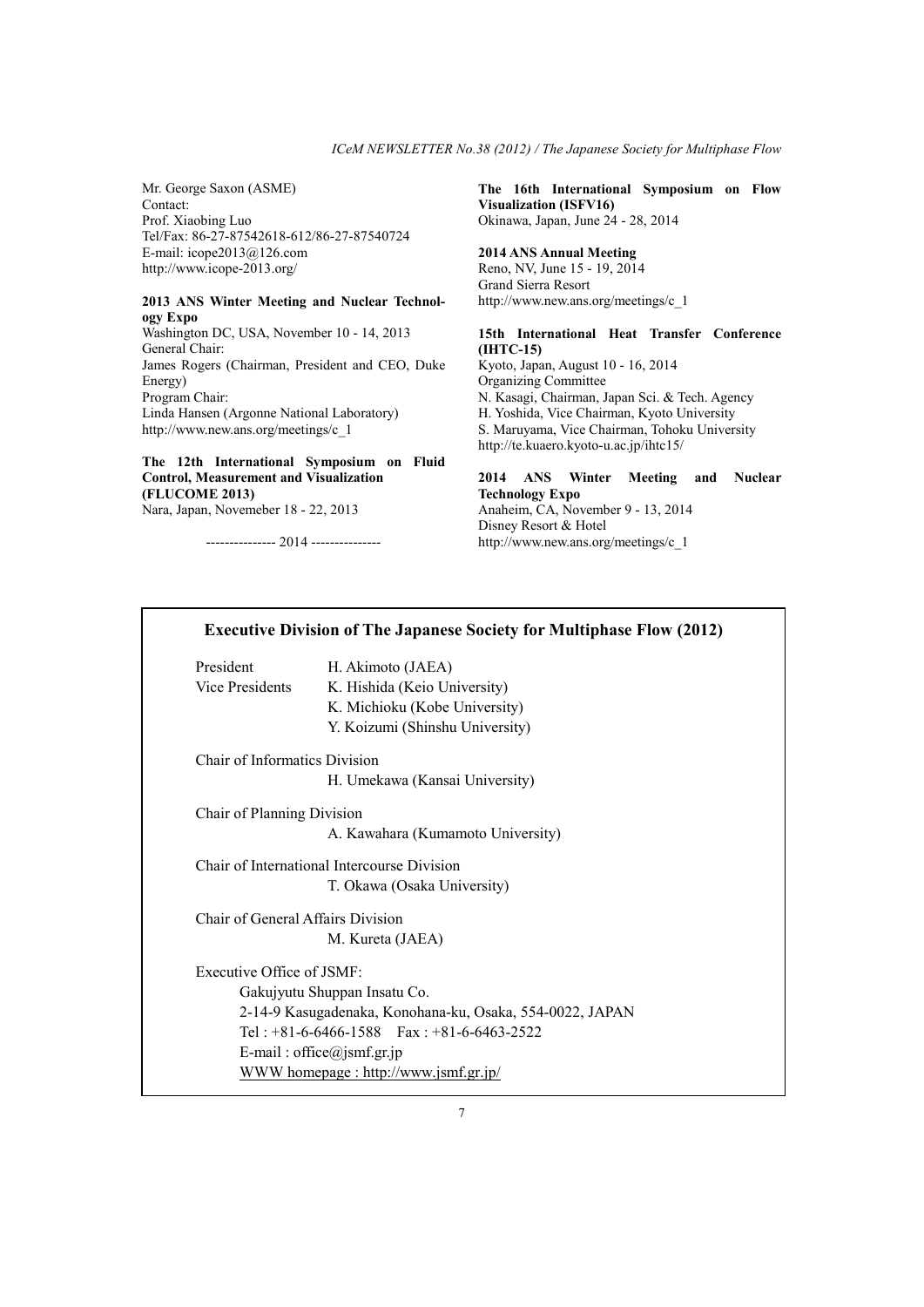

# International Conference on Multiphase Flow 2013

www.icmf2013.org

# **Conference Chair**

Prof. Moo Hwan Kim **POSTECH** 

# **Local Organizing Committee**

Hyungdae Kim Kyung Hee University In Cheol Bang UNIST Jong Hyun Kim KAIST Kwang-Yong Kim Hyung Hee Cho Yonsei University<br>Minsung Kim KIER Minsung Kim Yongchan Kim Korea University Jeong-Tae Kwon Hoseo University Changhoon Lee Yonsei University Young-Jong Chung KAERI Sang Chun Lee KIMM<br>Man Yeong Ha Pusan N Sang Yong Lee KAIST Wang-Kee In KAERI Hyun Sun Park POSTECH Yong Kang Chungnam National University

Yeh-Chan Ahn Pukyong National University Kwang-Hyun Bang Korea Maritime University Keumnam Cho Sungkyunkwan University Haecheon Choi Seoul National University Bum-Jin Chung Jeju National University Pusan National University Jong-Taek Oh Chonnam National University Ji-Hwan Jeong Pusan National University Goon-Cherl Park Seoul National University<br>Hie Chan Kang Kunsan National Universit Kunsan National University

## **Governing Board Members**

Prof. Barry Azzopardi, University of Nottingham, UK Prof. S. Balachandar, University of Florida, USA Prof. Rodney Fox, Iowa State University, USA Prof. Yoshimichi Hagiwara, Kyoto Institute of Technology, Japan Prof. Melany Hunt, California Institute of Technology, USA Prof. Takeo Kajishima, Osaka University, Japan Prof. J. A. M. Kuipers, Eindhoven University of Technology, The Netherlands Prof. Ellen Longmire, University of Minnesota, USA

Dong Sung Kim POSTECH Sehyun Shin Korea University Hwan Yeol Kim KAERI Hyoung-Bum Kim Gyeongsang National Chul-Hwa Song KAERI

Jae Sung Park POSTECH Sogang University University

# **Contact Adress**

Tel/Fax: +82-2-6711-4762/+82-2-325-2095 E-mail: secretariat@icmf2013.org 3rd Fl. Euihak Bidg., 448-13 Seogyo-dong, Mapo-gu, Seoul, 121-841 Korea

#### **Venue**

ICC Jeju - International Convention Center Jeju Seogwipo City, Jeju Special Self-Governing Province, Korea Tel: +82-64-735-1000 Fax: +82-64-738-8922 http://www.iccjeju.co.kr

# **Important Dates**

| Abstract submission by         | October 2, 2012   |
|--------------------------------|-------------------|
| Full draft paper submission by | December 31, 2012 |
| Final paper submission by      | February 28, 2013 |
| Early registration by          | March 31, 2013    |
|                                |                   |

Prof. Jacques Magnaudet,

 Institute of Fluid Mechanics of Toulouse, France Prof. Takayuki Saito, Shizuoka University, Japan

Prof. Olivier Simonin,

 Institute of Fluid Mechanics of Toulouse, France Prof. Tomoji Takamasa, Tokyo University of

 Marine Science and Technology, Japan Prof. Jennifer Sinclair Curtis (ex-officio),

 University of Florida, USA Prof. Moo-Hwan Kim (ex-officio),

POSTECH, South Korea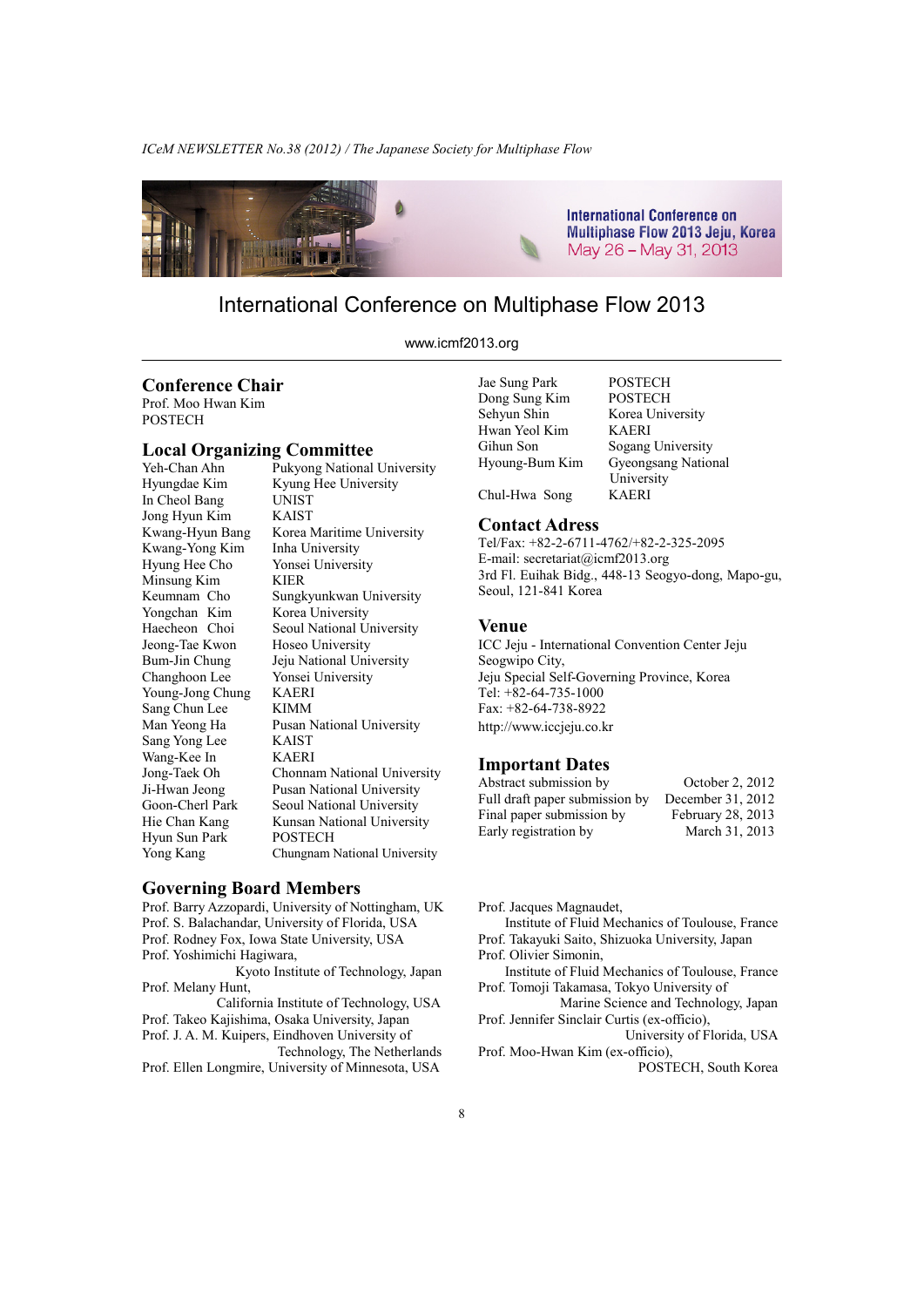# **Conference Overview**

The study of multiphase flow is ever applied in wider scope as the technological advances are occurring constantly. International Conference on Multiphase Flow (ICMF) is dedicated to introduce recent advances of science and offer opportunity to exchange new ideas, valuable results and techniques in this increasingly important field. The major research topics relevant for the conference are as follows:

- Bio-fluid dynamics
- Boiling and condensation
- Bubbly flows
- Cavitation
- Colloidal and suspension dynamics
- Collision, agglomeration and breakup
- Computational techniques for
- multiphase flows
- Droplet flows
- Environmental and geophysical flows
- Experimental methods for multiphase
	-
	- flows
- Fluidization and fluidized beds
- Fluid structure interactions
- Fuel cell
- Granular media
- Industrial applications
- Instabilities
- Interfacial flows
- Material processing
- Melting and solidification
- Micro and nano scale multiphase flows
- Microgravity in two phase flow
- Multiphase flow in heat and mass
- transfer
- Non Newtonian multiphase flows
- Modeling of multiphase flow
- Nuclear application
- Particle-laden flows
- Particle, bubble and drop dynamics
- Reactive multiphase flows
- Refrigeration and air-condition application
- Spray
- Turbulence in multiphase flow

**History of ICMF** 

The International Conference on Multiphase Flow (ICMF) first was held in Tsukuba, Japan in 1991 and the second ICMF took place in Kyoto, Japan in 1995. During this conference, it was decided to establish an International Governing Board which oversees the major aspects of the conference and makes decisions about future conference locations. Due to the great importance of the field, it was furthermore decided to hold the conference every three years successively in Asia including Australia, Europe including Africa, Russia and the Near East and America. Hence, ICMF 1998 was held in Lyon, France, ICMF 2001 in New Orleans, USA, ICMF 2004 in Yokohama, Japan, ICMF 2007 in Leipzig, Germany and ICMF 2010 in Florida in USA.

# **International Scientific Committee**

Yutaka Abe Goodarz Ahmadi Claudio Alimonti Barry Azzopardi S. Balachandar Alain Berlemont Dominique Bestion Neima Brauner Jacopo Buongiorno Steven Ceccio Gian Piero Celata Ismail Celik Chih-Chen Chen Ping Cheng Keumnam Cho Haecheon Choi Michael Corradini Vijay Dhir S. Elghobashi Jian-Ren Fan Liang Shih Fan Udo Fritsching

Kamiel Gabriel Afshin J. Ghajar Liejin Guo Yassin A. Hassan Toshiyuki Hayase Koichi Hishida Yunho Hwang Ningde Jin Stein Tore Johansen Jaikrishnan R. Kadambi Takeo Kajishima Satish Kandlikar Aleksander Kartushinky Isao Kataoka Massoud Kaviany Koju Kawasaki Jungho Kim Yasuo Koizumi Satoru Komori Shigeru Koyama J.A.M Kuipers Tomoaki Kunugi

Simon Lo Ellen K. Longmire Tian-Jian Lu Jacques Magnaudet Yoichiro Matsumoto Dieter Mewes Stathis Michaelides Massimo Morbidelli Yuichi Murai Haruhiko Ohta Koji Okamoto Tomio Okawa Neelesh Patankar Yoav Peles Michael Z. Podowski Andrea Prosperetti Hai-Ying Qi Mike W. Reeks Shripad T. Revankar Marek Ruzicka Michio Sadatomi

Djamel Lakehal

Amsini Sadiki Kiyoshi Saito Martin Sommerfeld Bengt Sundén Yehuda Taitel Shu Takagi Yasuyuki Takata Masahiro Takei John R. Thome Akio Tomiyama Cameron Tropea Gretar Tryggvason L. Q. Rick Wang Shuang-Feng Wang George Yadigaroglou Seung Mun You Stéphane Zaleski Peng Zhang Jian-Fu Zhao Dong-Sheng Zhu Lixing Zhou